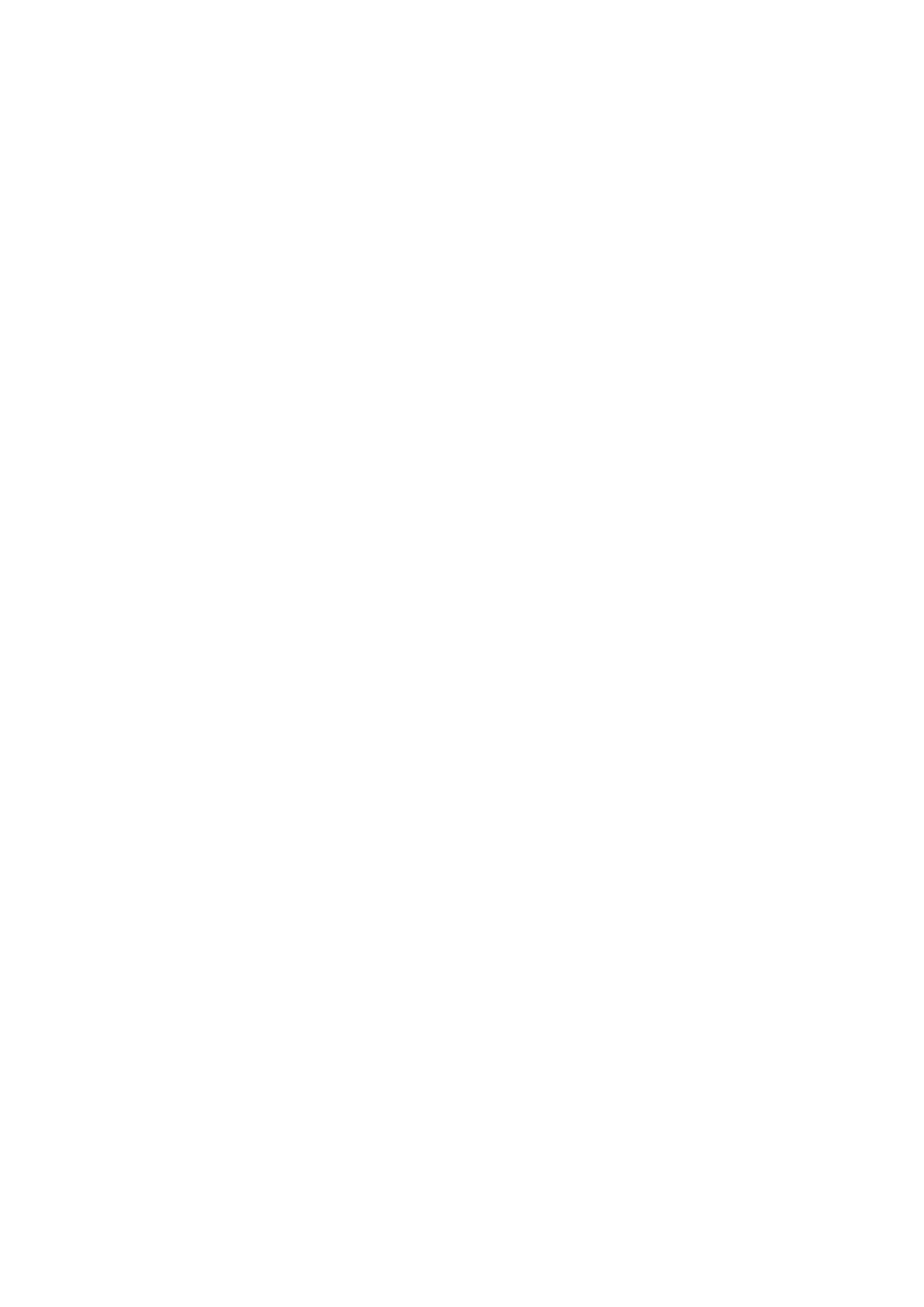## **Standard and High Capacity**

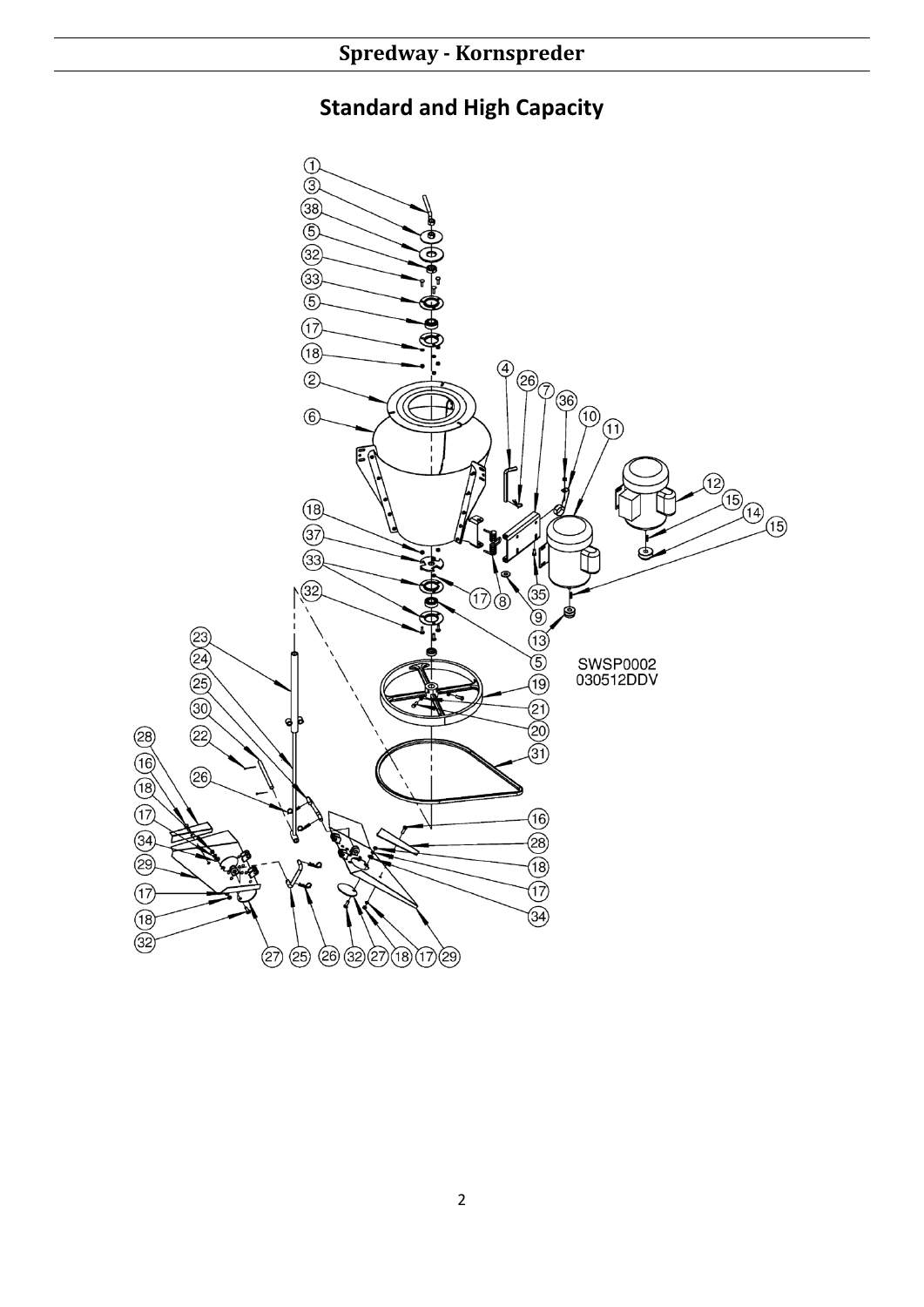## **Spredway - Kornspreder**

| Ref#                    | <b>Description</b>                                | <b>Qty</b>     | Comp.#                       |  |  |
|-------------------------|---------------------------------------------------|----------------|------------------------------|--|--|
| $\mathbf{1}$            | Locking handle                                    | $\mathbf{1}$   | G0112                        |  |  |
| $\overline{\mathbf{2}}$ | Pre-spread ring w/knockouts                       | $\mathbf{1}$   | G0182                        |  |  |
| $\overline{\mathbf{3}}$ | Pre-spread disc, 3-1/2"                           | 3              | G0111                        |  |  |
| 4                       | Pivot pin                                         | $\mathbf{1}$   | G0265                        |  |  |
| 5                       | 1" center bearing, FH205-16 ag seal w/lock collar | $\overline{2}$ | <b>J0005</b>                 |  |  |
| $\bf 6$                 | Cone                                              | $\mathbf 1$    | G0145                        |  |  |
| $\overline{\mathbf{z}}$ | Motor mount                                       | $\mathbf{1}$   | G01455                       |  |  |
| 8                       | Double torsion spring                             | $\mathbf 1$    | J2371                        |  |  |
| $\mathbf{9}$            | Flat washer, 1/2", PLT (Optional)                 |                | J1125                        |  |  |
| 10                      | <b>Belt hook</b>                                  | $\mathbf 1$    | G0153                        |  |  |
| 11                      | Elmotor 1,5 kW/1400/B3 Ø24                        | $\mathbf 1$    | 12710150SH                   |  |  |
| 13                      | Pulley + Taperlock                                | $\mathbf{1}$   | 204                          |  |  |
|                         | $27 - 36'$                                        |                | 20412200630124               |  |  |
|                         | 42-48'                                            |                | 204122008001X + 204101108024 |  |  |
|                         | $54 - 60'$                                        |                | 204122010001 + 204101610024  |  |  |
| 15                      | Key, 3/16 x 3/16 x 1"                             | $\mathbf 1$    | G0150                        |  |  |
| 16                      | Bolt, 5/16 - 18 x 1" GR5                          | $\overline{2}$ | J0527                        |  |  |
| 17                      | Split lock washer, 5/16", PLT                     | 10             | J1002                        |  |  |
| 18                      | Nut, 5/16" - 18                                   | 10             | J0527                        |  |  |
| 19                      | Pulley, 16" cast                                  | $\mathbf{1}$   | G0116                        |  |  |
| 20                      | Locking bolt, 5/16 - 18-20 x 1", GR5              | $\overline{2}$ | J0527                        |  |  |
| 21                      | Nut, 5/16" - 18                                   | $\overline{2}$ | J1002                        |  |  |
| 22                      | Hairpin clip                                      | $\overline{2}$ | J5410                        |  |  |
| 23                      | Main bearing tube                                 | $\mathbf{1}$   | G0161                        |  |  |
| 24                      | Fin pitch adjusting rod                           | $\mathbf 1$    | G0121                        |  |  |
| 25                      | Pitch control arm                                 | $\overline{2}$ | G0123                        |  |  |
| 26                      | Cotter pin, 1/8" x 1-1/2"                         | 5              | J1421                        |  |  |
| 27                      | Center flow control                               | $\overline{2}$ | G0149-04                     |  |  |
| 28                      | Spreading vane                                    | $\overline{2}$ | G0149-03                     |  |  |
| 29                      | Hinged spreader fin                               | $\overline{2}$ | G01661                       |  |  |
| 30                      | Hinged fin pin                                    | $\mathbf 1$    | G0122                        |  |  |
| 31                      | Belt 27-48'                                       | $\mathbf 1$    | 3101BX57OPTI                 |  |  |
|                         | Belt 54-60'                                       | $\mathbf{1}$   | 3101BX58OPTI                 |  |  |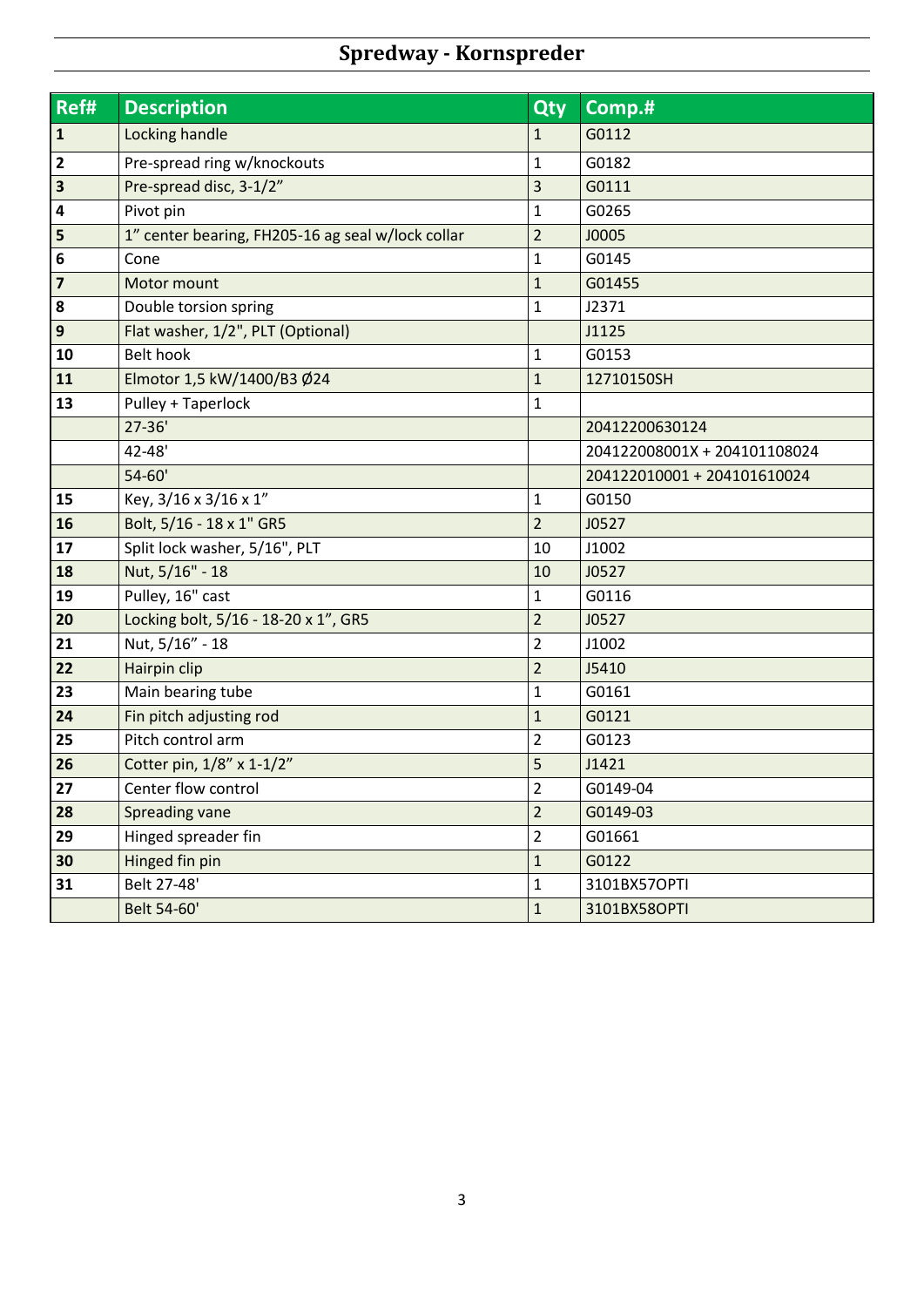## **Super High Capacity**